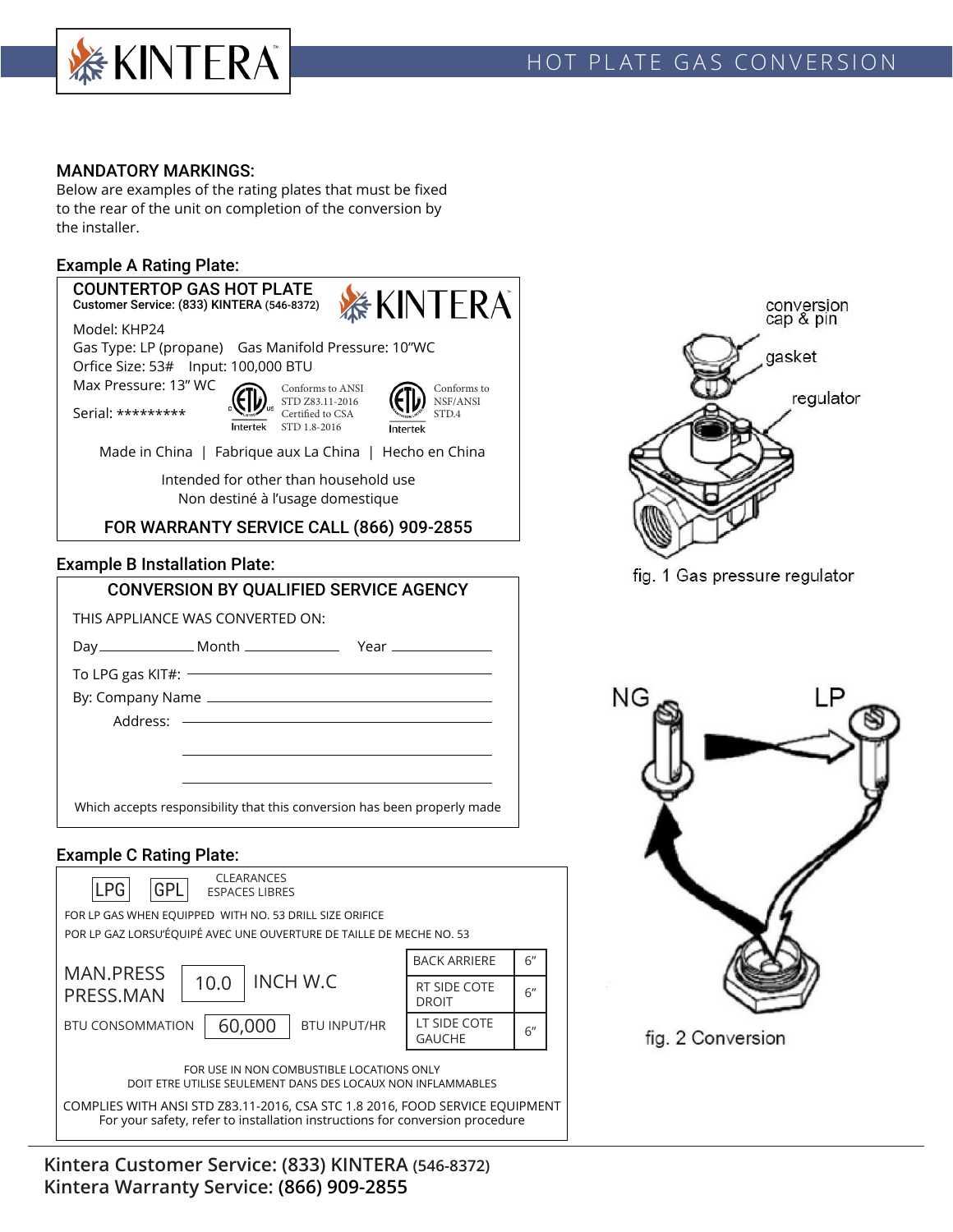

### INSTRUCTIONS FOR FIELD CONVERSION TO LPG GAS These instructions cover the following models:

### Countertop Gas Hot Plates: KHP12, KHP24, KHP36

Please refer to specific instructions for each model range.

### WARNING:

Improper installation, adjustment, alteration, service or maintenance can cause property damage, injury or death. Read the installation, operating and maintenance instructions thoroughly before installing or servicing equipment.

### WARNING:

**This conversion kit shall be installed by a qualified service agency in accordance with the manufacturer's instructions and all applicable codes and requirements of the authority having jurisdiction. If the information in these instructions is not followed exactly, a fire, an explosion or production of carbon monoxide may result causing property damage, personal injury or loss of life. The qualified service agency is responsible for the proper installation of this kit. The installation is not proper and complete until the operation of the converted applience is checked as specified in the manufacturer's instructions supplied with the kit.**

| <b>Models</b>     | <b>Parts Included</b>                              |
|-------------------|----------------------------------------------------|
| KHP <sub>12</sub> | $2 \times$ Jet #53 drill<br>1 x installation plate |
| KHP24             | 3 x Jet #53 drill<br>1 x installation plate        |
| KHP36             | 4 x Jet#53 drill<br>1 x installation plate         |

## Specific Instructions for Countertop Gas Hot Plate

## CAUTION:

### **ENSURE THE GAS SUPPLY IS SHUT OFF AT THE MANUAL SHUT OFF VALVE BEFORE PROCEEDING WITH THE CONVERSION**

- 1. Switch off the gas at the main supply valve and allow the unit to cool down before commencing with the conversion.
- 2. Lift off the complete grate plate assembly to expose the burners and valves.
- 3. Remove the burners by loosening the fastening nuts located under the rear of the burner, lift the rear of the burner and slide backwards.
- 4. The brass orifice located on the end of the control valve may now be loosened and removed using a 1/2" wrench.
- 5. Replace with the new orifice from the conversion kit, first applying a small amount of jointing paste to the thread on the end of the valve, this will ensure a good gas tight seal.
- 6. Replace the burner by sliding the open end over the orifice and then locating the M5 stud through the slot in the support bracket. Secure by replacing the M5 nut.
- 7. To operate with the LP gas, the regulator must be changed to operate at 10# WC (see fig. 1 on page 1). To do this, remove the converter cap and pin from the regulator, remove the pin and invert then reinstall in the cap. Replace the cap on the regulator taking care that the gasket is in place on the cap.
- 8. Prior to connecting the regulator, check the incoming line pressure, as the regulators can only withstand a maximum pressure of 1/2 PSI (13" WC). If the line pressure is beyond this limit, a step down regulator will be required. The arrow forged into the bottom of the regulator body shows gas flow direction, and should point downstream to the appliance.
- 9. Check for Gas Leaks a soapy water solution is recommended for locating gas leakage. Matches, candle flame or other sources of ignition shall not be used for this purpose.
- 10. Replace the loose fitting grate plate assembly into position.
- 11. Fix the conversion rating plate supplied in the kit adjacent to the original rating plate on the rear of the unit. Fill in the details required on the installation plate and fix to the rear of the unit.